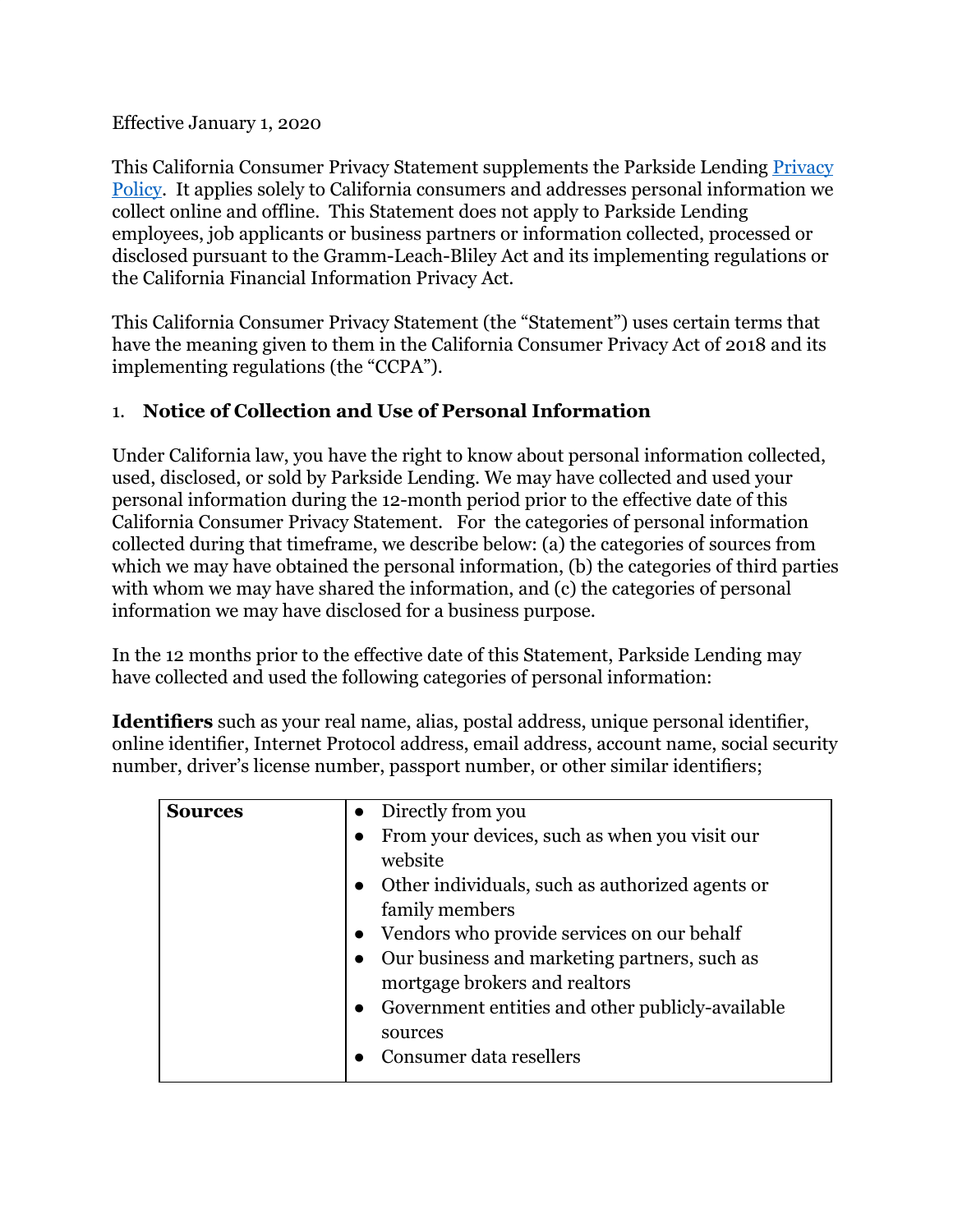| <b>Business Purpose</b> | To facilitate your visit to our websites, as described in<br>$\bullet$<br>our website Privacy Policy<br>To market Parkside Lending products and services to<br>you<br>To assist you in preparing your loan application, and<br>in the process of underwriting, closing, funding, and<br>servicing your mortgage loan<br>To sell your loan on the secondary market<br>To obtain financial and professional services for our<br>business, such as lines of credit and auditing and<br>legal services<br>To detect security incidents, protect against<br>malicious, deceptive, fraudulent, or illegal activity,<br>and prosecute those responsible for that activity |
|-------------------------|--------------------------------------------------------------------------------------------------------------------------------------------------------------------------------------------------------------------------------------------------------------------------------------------------------------------------------------------------------------------------------------------------------------------------------------------------------------------------------------------------------------------------------------------------------------------------------------------------------------------------------------------------------------------|
| <b>Shared With</b>      | Vendors who provide services on our behalf<br>$\bullet$<br>Professional service organizations, such as auditors<br>$\bullet$<br>and law firms<br>Business and marketing partners<br><b>Internet Service Providers</b><br>Government entities<br>Operating systems and platforms<br>Consumer data resellers                                                                                                                                                                                                                                                                                                                                                         |

**Personal information**, such as your signature, physical characteristics or description, state identification card number, insurance policy number, education, bank account number, credit card number, debit card number, and other financial information;

| <b>Sources</b>          | • Directly from you<br>Other individuals, such as authorized agents or<br>family members<br>Vendors who provide services on our behalf<br>Our business and marketing partners, such as<br>mortgage brokers and realtors<br>Government entities and other publicly-available<br>$\bullet$<br>sources<br>Consumer data resellers<br>$\bullet$ |
|-------------------------|---------------------------------------------------------------------------------------------------------------------------------------------------------------------------------------------------------------------------------------------------------------------------------------------------------------------------------------------|
| <b>Business Purpose</b> | To assist you in preparing your loan application, and<br>$\bullet$<br>in the process of underwriting, closing, funding, and<br>servicing your mortgage loan;<br>To sell your loan on the secondary market;                                                                                                                                  |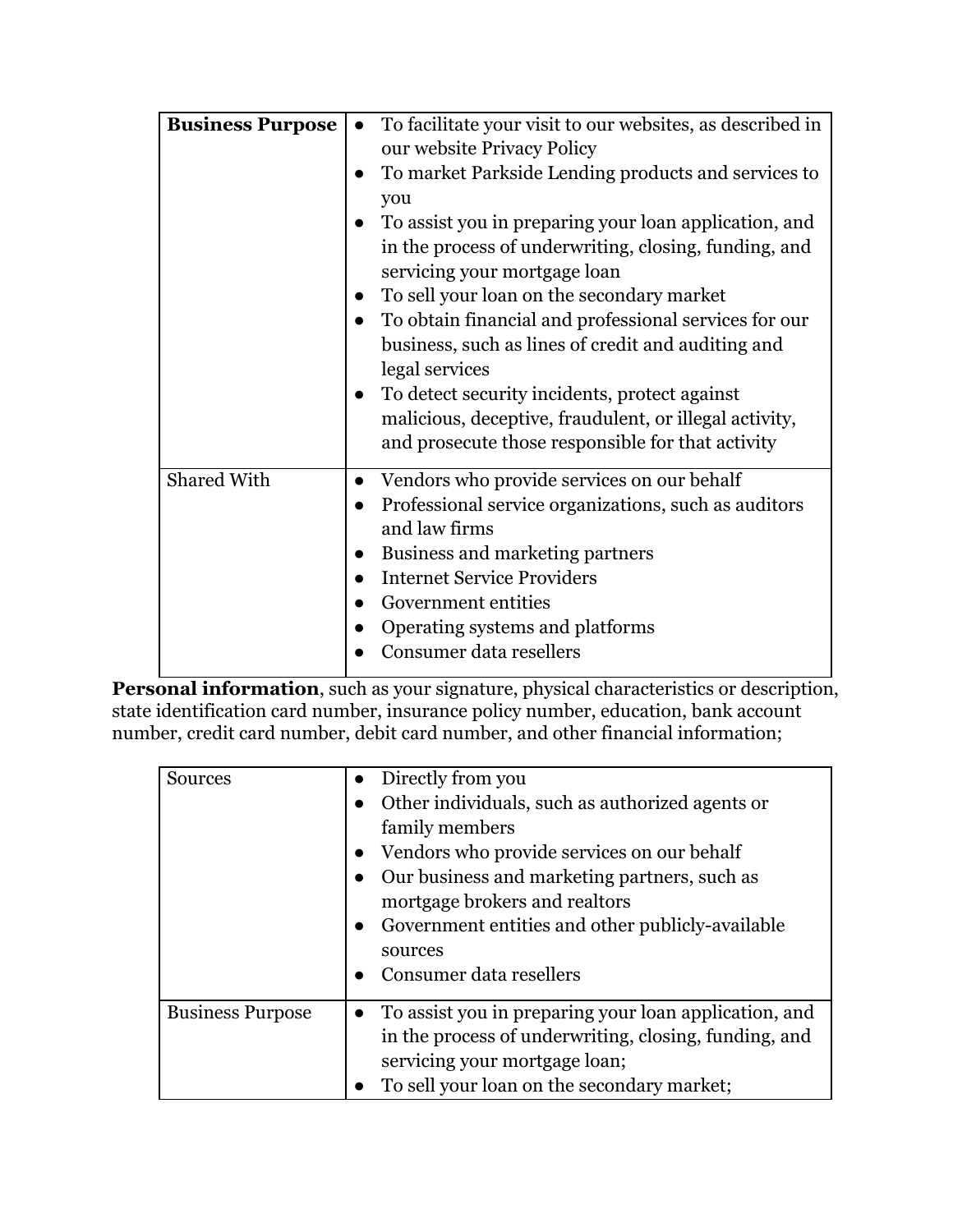|                    | • To obtain financial and professional services for our<br>business, such as lines of credit and auditing and<br>legal services<br>Detecting security incidents, protecting against<br>malicious, deceptive, fraudulent, or illegal activity,<br>and prosecuting those responsible for that activity |
|--------------------|------------------------------------------------------------------------------------------------------------------------------------------------------------------------------------------------------------------------------------------------------------------------------------------------------|
| <b>Shared With</b> | Vendors who provide services on our behalf<br>Professional service organizations, such as auditors<br>and law firms<br><b>Business partners</b><br>Government entities<br>Operating systems and platforms<br>Consumer data resellers                                                                 |

**Characteristics of protected classifications** under California or federal law, such as race, color, national origin, age, sex, gender, and military and veteran status;

| Sources                 | Directly from you<br>Other individuals, such as authorized agents or<br>family members<br>Our business and marketing partners, such as<br>mortgage brokers and realtors<br>Government entities and other publicly-available                                                                                                                 |
|-------------------------|---------------------------------------------------------------------------------------------------------------------------------------------------------------------------------------------------------------------------------------------------------------------------------------------------------------------------------------------|
|                         | sources<br>Consumer data resellers                                                                                                                                                                                                                                                                                                          |
| <b>Business Purpose</b> | To assist you in preparing your loan application, and<br>$\bullet$<br>in the process of underwriting, closing, funding, and<br>servicing your mortgage loan;<br>To sell your loan on the secondary market;<br>To obtain financial and professional services for our<br>business, such as lines of credit and auditing and<br>legal services |
| <b>Shared With</b>      | Vendors who provide services on our behalf<br>$\bullet$<br>Professional service organizations, such as auditors<br>$\bullet$<br>and law firms<br><b>Business partners</b><br>Government entities<br>Operating systems and platforms                                                                                                         |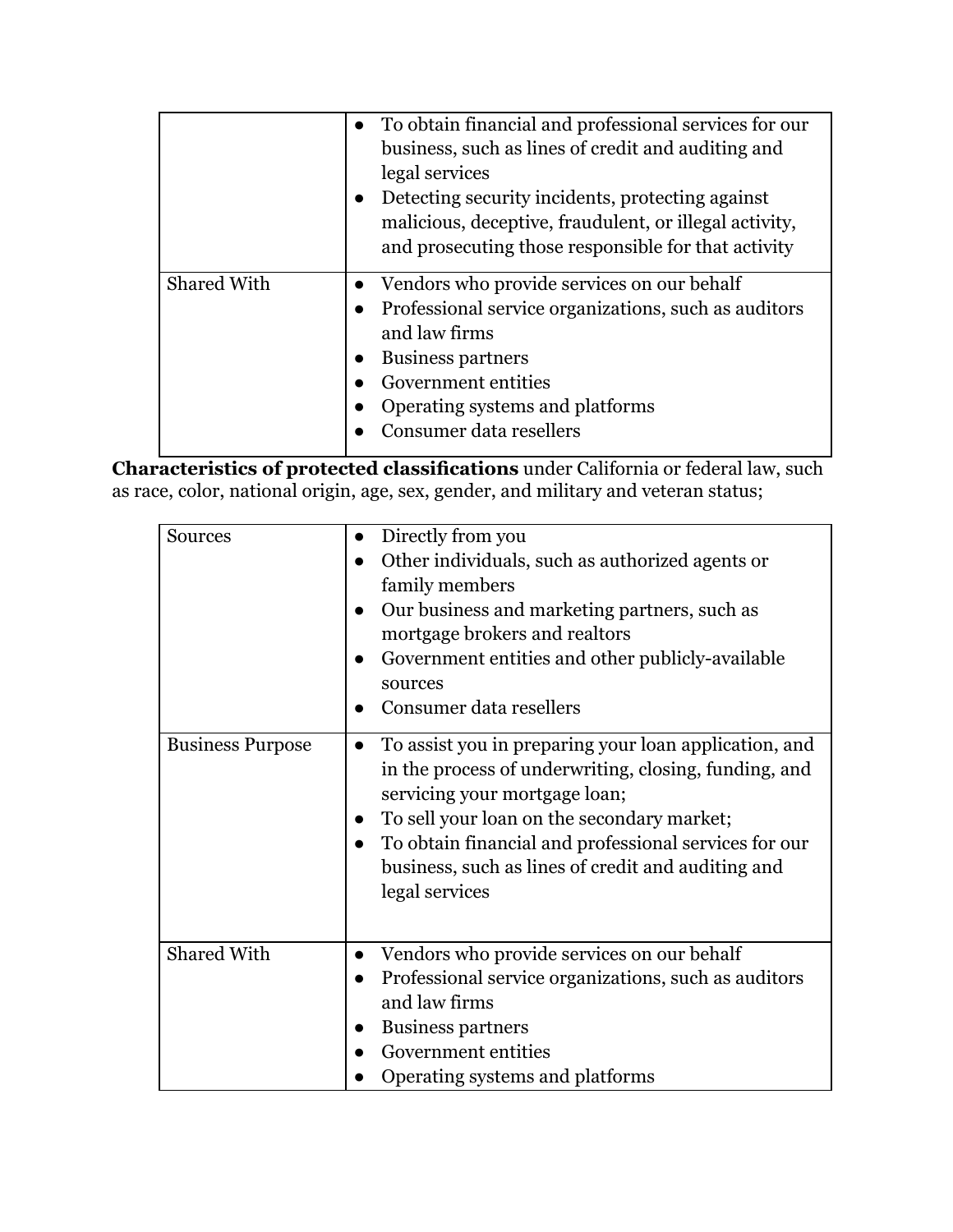**Commercial information**, including records of personal property, products or services purchased, obtained, or considered, or other purchasing or consuming histories or tendencies;

| <b>Sources</b>          | Directly from you<br>$\bullet$<br>Other individuals, such as authorized agents or<br>$\bullet$<br>family members<br>Vendors who provide services on our behalf<br>$\bullet$<br>Our business and marketing partners, such as<br>$\bullet$<br>mortgage brokers and realtors<br>Government entities and other publicly-available<br>$\bullet$<br>sources<br>Consumer data resellers<br>$\bullet$                                                                                                                                                           |
|-------------------------|---------------------------------------------------------------------------------------------------------------------------------------------------------------------------------------------------------------------------------------------------------------------------------------------------------------------------------------------------------------------------------------------------------------------------------------------------------------------------------------------------------------------------------------------------------|
| <b>Business Purpose</b> | To assist you in preparing your loan application, and<br>$\bullet$<br>in the process of underwriting, closing, funding, and<br>servicing your mortgage loan;<br>To sell your loan on the secondary market;<br>$\bullet$<br>To obtain financial and professional services for our<br>$\bullet$<br>business, such as lines of credit and auditing and<br>legal services<br>Detecting security incidents, protecting against<br>$\bullet$<br>malicious, deceptive, fraudulent, or illegal activity,<br>and prosecuting those responsible for that activity |
| <b>Shared With</b>      | Vendors who provide services on our behalf<br>$\bullet$<br>Professional service organizations, such as auditors<br>$\bullet$<br>and law firms<br><b>Business partners</b><br>$\bullet$<br>Government entities<br>Operating systems and platforms<br>Consumer data resellers                                                                                                                                                                                                                                                                             |

**Internet or other electronic network activity information**, including, but not limited to, browsing history, search history, and information regarding a consumer's interaction with an Internet Web site, application, or advertisement.

| Sources | $\bullet$ Directly from you                     |
|---------|-------------------------------------------------|
|         | • From your devices, such as when you visit our |
|         | websites, online and mobile applications        |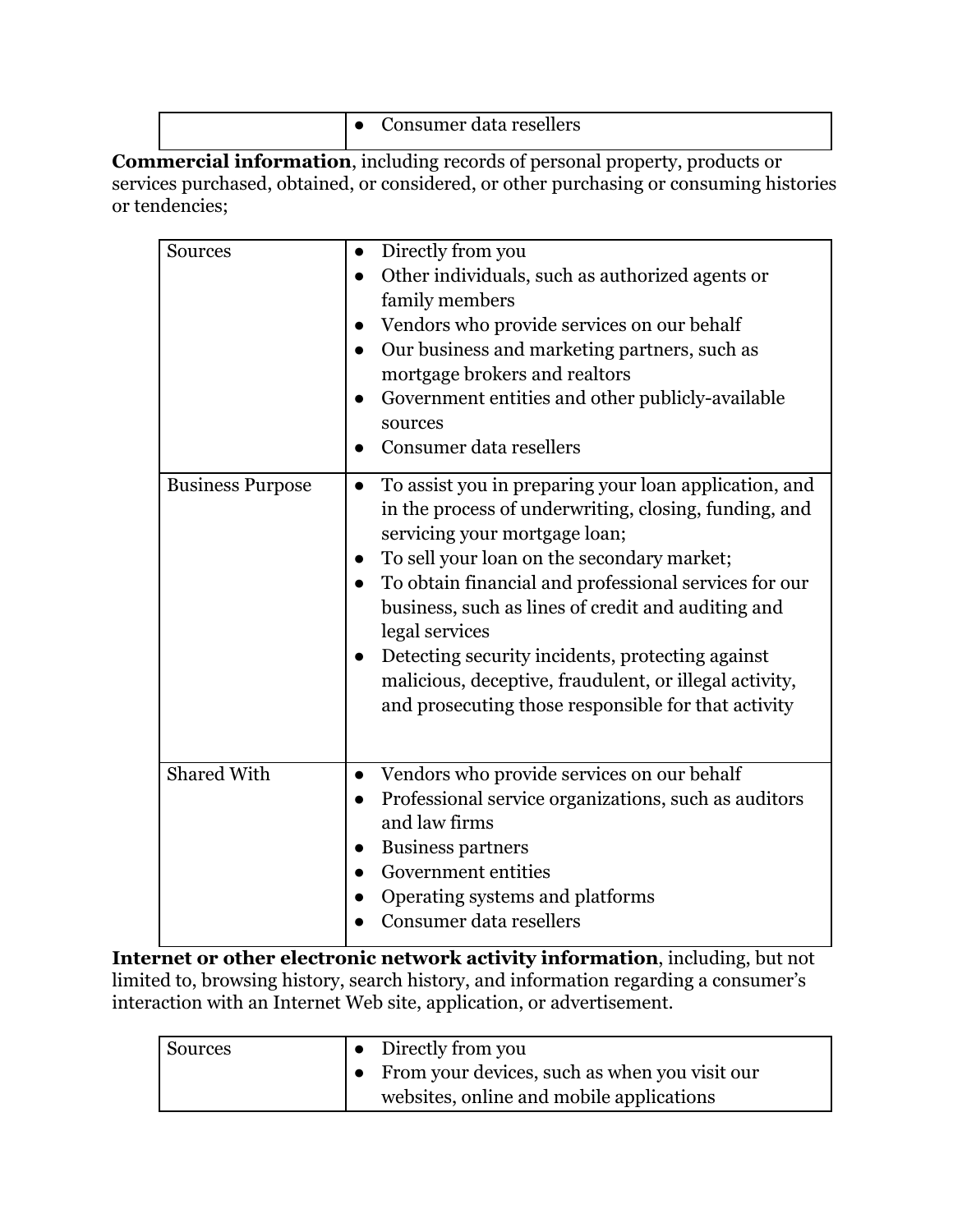|                         | Other individuals, such as authorized agents or<br>family members                                                                                                                                                                                                                                                           |
|-------------------------|-----------------------------------------------------------------------------------------------------------------------------------------------------------------------------------------------------------------------------------------------------------------------------------------------------------------------------|
| <b>Business Purpose</b> | To facilitate your visit to our websites, as described in<br>our website Privacy Policy<br>To market Parkside Lending products and services to<br>you;<br>Detecting security incidents, protecting against<br>malicious, deceptive, fraudulent, or illegal activity,<br>and prosecuting those responsible for that activity |
| <b>Shared With</b>      | Vendors who provide services on our behalf<br>Professional service organizations, such as auditors<br>$\bullet$<br>and law firms<br><b>Internet Service Providers</b>                                                                                                                                                       |

## **Geolocation data**

| Sources                 | Directly from you<br>From your devices, such as when you visit our<br>websites, online and mobile applications                                                                                                                                               |
|-------------------------|--------------------------------------------------------------------------------------------------------------------------------------------------------------------------------------------------------------------------------------------------------------|
| <b>Business Purpose</b> | To facilitate your visit to our websites, as described in<br>our website Privacy Policy<br>Detecting security incidents, protecting against<br>malicious, deceptive, fraudulent, or illegal activity,<br>and prosecuting those responsible for that activity |
| <b>Shared With</b>      | <b>Internet Service Providers</b><br>Operating systems and platforms                                                                                                                                                                                         |

# **Professional or employment-related information**;

| <b>Sources</b> | • Directly from you                               |
|----------------|---------------------------------------------------|
|                | • Other individuals, such as authorized agents or |
|                | family members                                    |
|                | Vendors who provide services on our behalf        |
|                | • Our business and marketing partners, such as    |
|                | mortgage brokers and realtors                     |
|                | Government entities and other publicly-available  |
|                | sources                                           |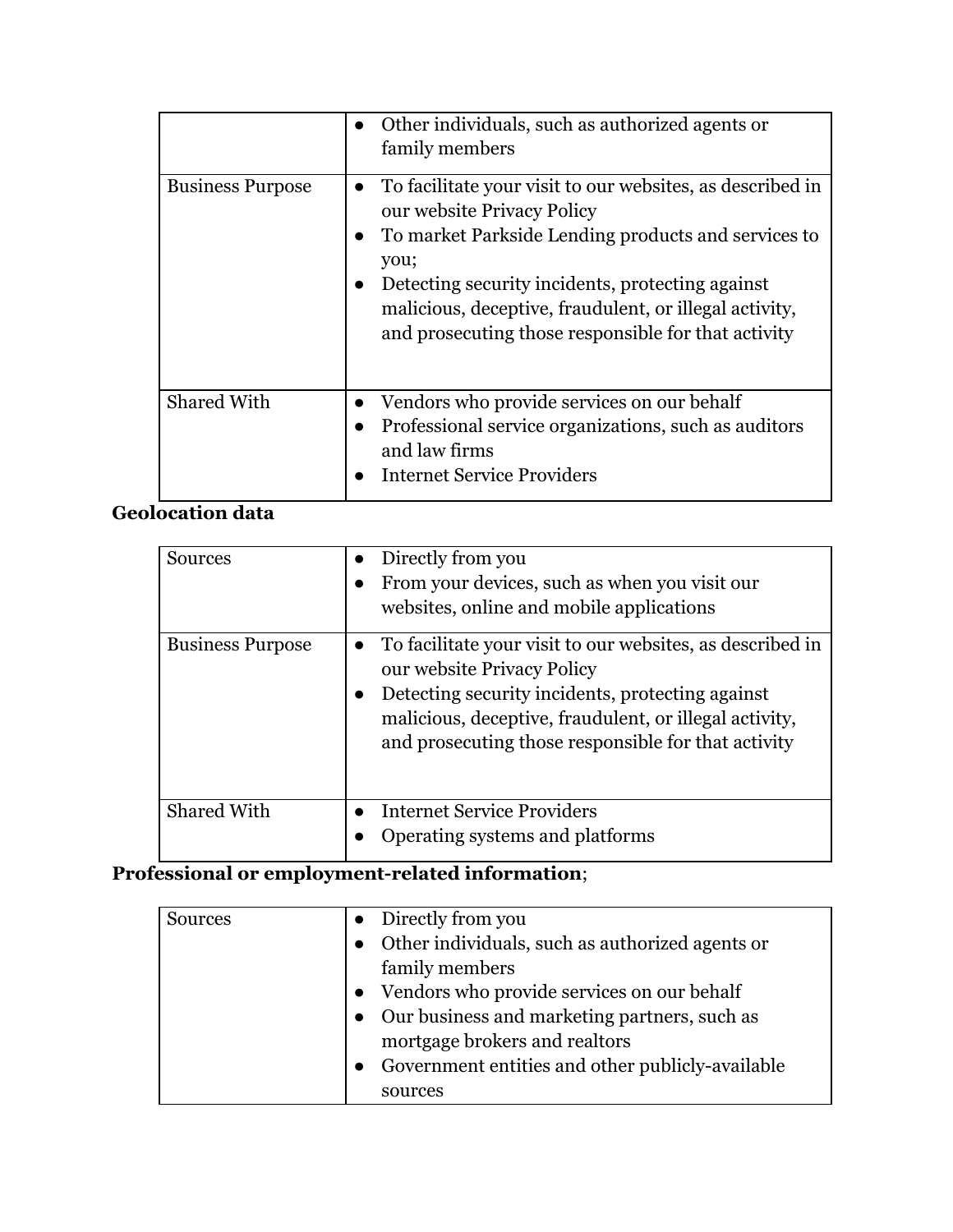|                         | • Consumer data resellers                                                                                                                                                                                                                                                                                                      |
|-------------------------|--------------------------------------------------------------------------------------------------------------------------------------------------------------------------------------------------------------------------------------------------------------------------------------------------------------------------------|
| <b>Business Purpose</b> | To assist you in preparing your loan application, and<br>in the process of underwriting, closing, funding, and<br>servicing your mortgage loan;<br>To sell your loan on the secondary market;<br>To obtain financial and professional services for our<br>business, such as lines of credit and auditing and<br>legal services |
| <b>Shared With</b>      | Vendors who provide services on our behalf<br>Professional service organizations, such as auditors<br>and law firms<br><b>Business partners</b><br>Government entities<br>Operating systems and platforms<br>Consumer data resellers                                                                                           |

**Education information**, as defined in the Family Educational Rights and Privacy Act (20 U.S.C. section 1232g, 34 C.F.R. Part 99).

| <b>Sources</b>          | Directly from you<br>Other individuals, such as authorized agents or<br>family members<br>Vendors who provide services on our behalf<br>Our business and marketing partners, such as<br>mortgage brokers and realtors<br>Government entities and other publicly-available                                                      |
|-------------------------|--------------------------------------------------------------------------------------------------------------------------------------------------------------------------------------------------------------------------------------------------------------------------------------------------------------------------------|
|                         | sources<br>Consumer data resellers                                                                                                                                                                                                                                                                                             |
| <b>Business Purpose</b> | To assist you in preparing your loan application, and<br>in the process of underwriting, closing, funding, and<br>servicing your mortgage loan;<br>To sell your loan on the secondary market;<br>To obtain financial and professional services for our<br>business, such as lines of credit and auditing and<br>legal services |
| <b>Shared With</b>      | Vendors who provide services on our behalf                                                                                                                                                                                                                                                                                     |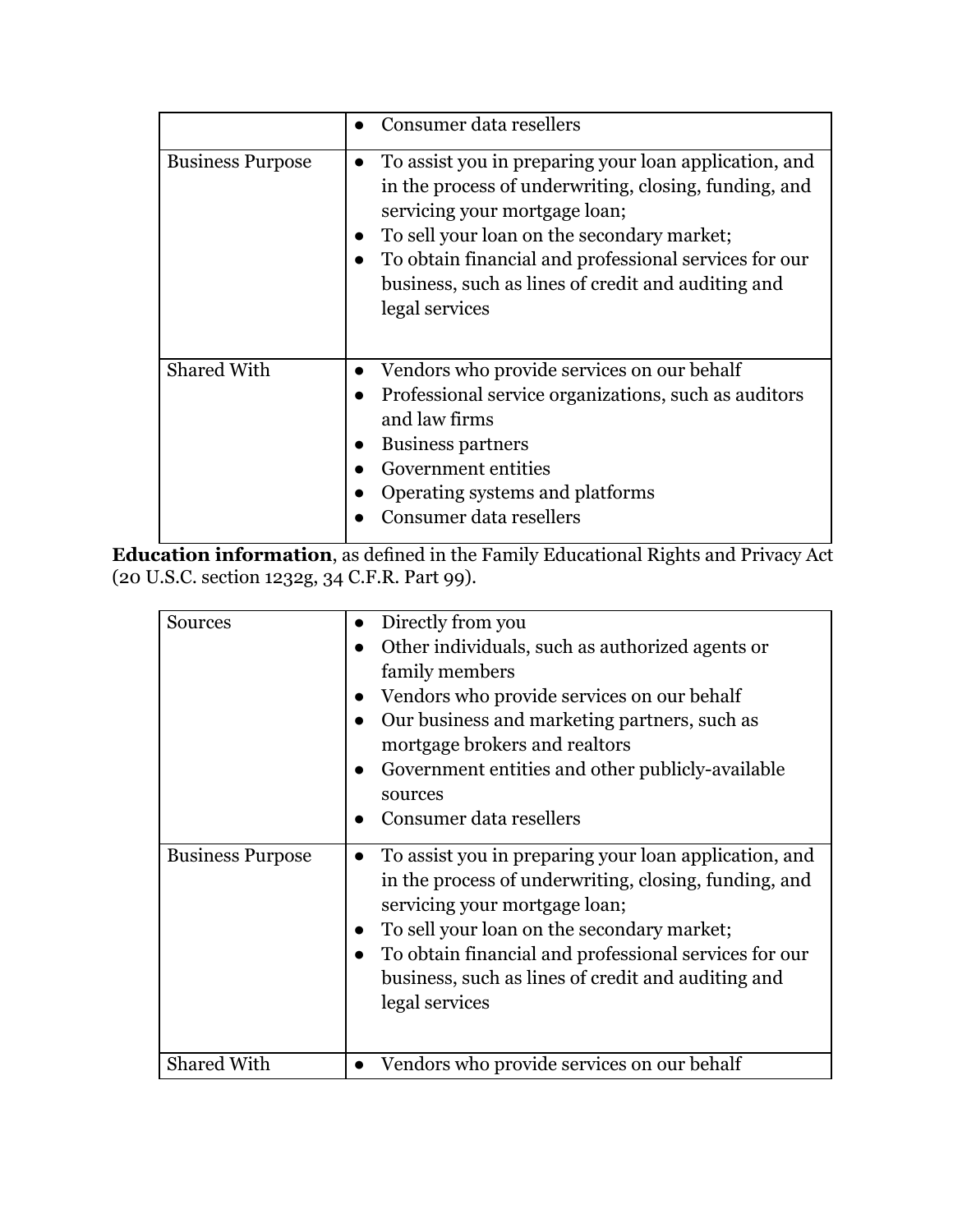| • Professional service organizations, such as auditors |
|--------------------------------------------------------|
| and law firms                                          |
| • Business partners                                    |
| • Government entities                                  |
| • Operating systems and platforms                      |
| • Consumer data resellers                              |

**Inferences** drawn from any of the information identified above to create a profile about you reflecting your preferences, characteristics, psychological trends, predispositions, behavior, attitudes, intelligence, abilities, and aptitudes.

| <b>Sources</b>          | Vendors who provide services on our behalf                                                                                                                                                                                                                                                                                     |
|-------------------------|--------------------------------------------------------------------------------------------------------------------------------------------------------------------------------------------------------------------------------------------------------------------------------------------------------------------------------|
| <b>Business Purpose</b> | To assist you in preparing your loan application, and<br>in the process of underwriting, closing, funding, and<br>servicing your mortgage loan;<br>To sell your loan on the secondary market;<br>To obtain financial and professional services for our<br>business, such as lines of credit and auditing and<br>legal services |
| <b>Shared With</b>      | Vendors who provide services on our behalf<br>Professional service organizations, such as auditors<br>and law firms<br><b>Business partners</b><br>Government entities<br>Operating systems and platforms<br>Consumer data resellers                                                                                           |

#### **2. Notice of Sale of Personal Information**

The California Consumer Privacy Act defines "sale of personal information" to include the sharing of consumer personal information used to conduct marketing campaigns with business partners. During the 12-month period prior the effective date of this California Consumer Privacy Statement, Parkside Lending may have shared identifying information, such as your name, email or street address, and phone number, with realtors and title companies in order to conduct joint marketing campaigns with these partners. Parkside Lending does not receive direct compensation for such sharing. You have the right to opt out of the disclosure of your information as detailed below.

In addition, we may allow certain third parties (such as online advertising services) to collect your personal information via automated technologies on our websites such as to enhance the ability to serve you content and advertisements that may be of interest to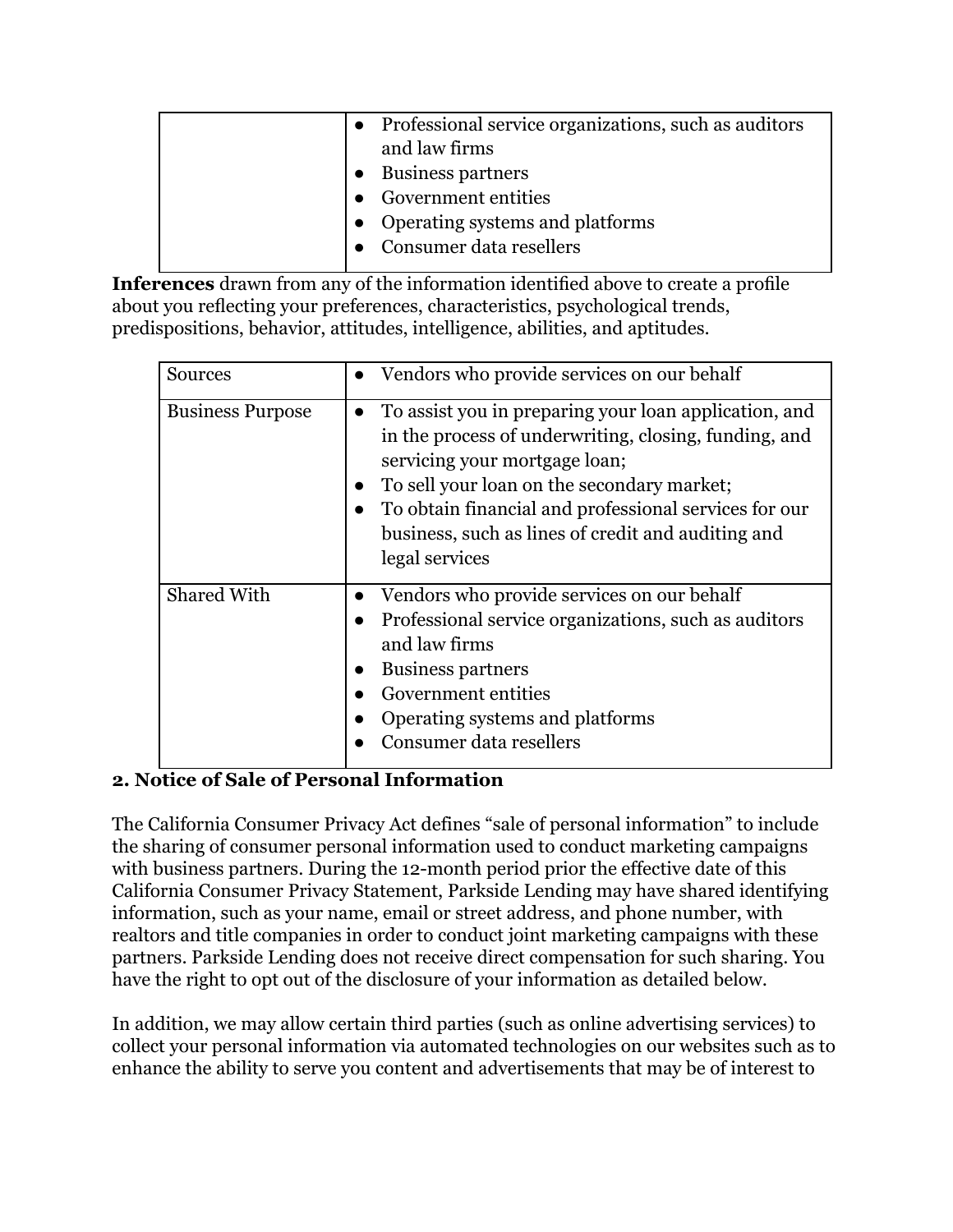you. During the 12-month period prior to the effective date of this California Consumer Privacy Statement, we may have sold the following categories of personal information:

- A unique personal identifier (such as a device identifier; cookies, beacons, pixel tags, mobile ad identifiers and similar technology), online identifier, and internet protocol address
- Internet and other electronic network activity information, including, but not limited to, browsing history, search history, and information regarding your interaction with websites, applications or advertisements
- Inferences drawn from any of the information identified above to create a profile about you reflecting your preferences, characteristics, psychological trends, predispositions, behavior, attitudes, intelligence, abilities, and aptitudes.

We do not sell the personal information of minors under 16 years of age without affirmative authorization if we have actual knowledge of the individual's age.

### **3. California Consumer Privacy Rights**

You have certain choices regarding your personal information, as described below.

*Access:* You have the right to request, twice in a 12-month period, that we disclose to you the personal information we have collected, used, disclosed and sold about you during the past 12 months.

*Deletion:* You have the right to request that we delete certain personal information we have collected from you.

*Opt-Out of Sale:* You have the right to opt-out of the sale of your personal information.

**How to Submit a Request.** To submit an access or deletion request, click [location] or call toll-free at 1-800-363-7821.

To opt-out of the sale of your personal information, visit parksidelending.com, and click on 'Do not sell my info' in the footer.

**Verifying Requests.** To help protect your privacy and maintain security, we will take steps to verify your identity before granting you access to your personal information or complying with your request. If you request access to or deletion of your personal information, we may require you to provide any of the following information: name, date of birth, email address, telephone number, or postal address. In addition, if you ask us to provide you with specific pieces of personal information, we will require you to sign a declaration that you are the consumer whose personal information is the subject